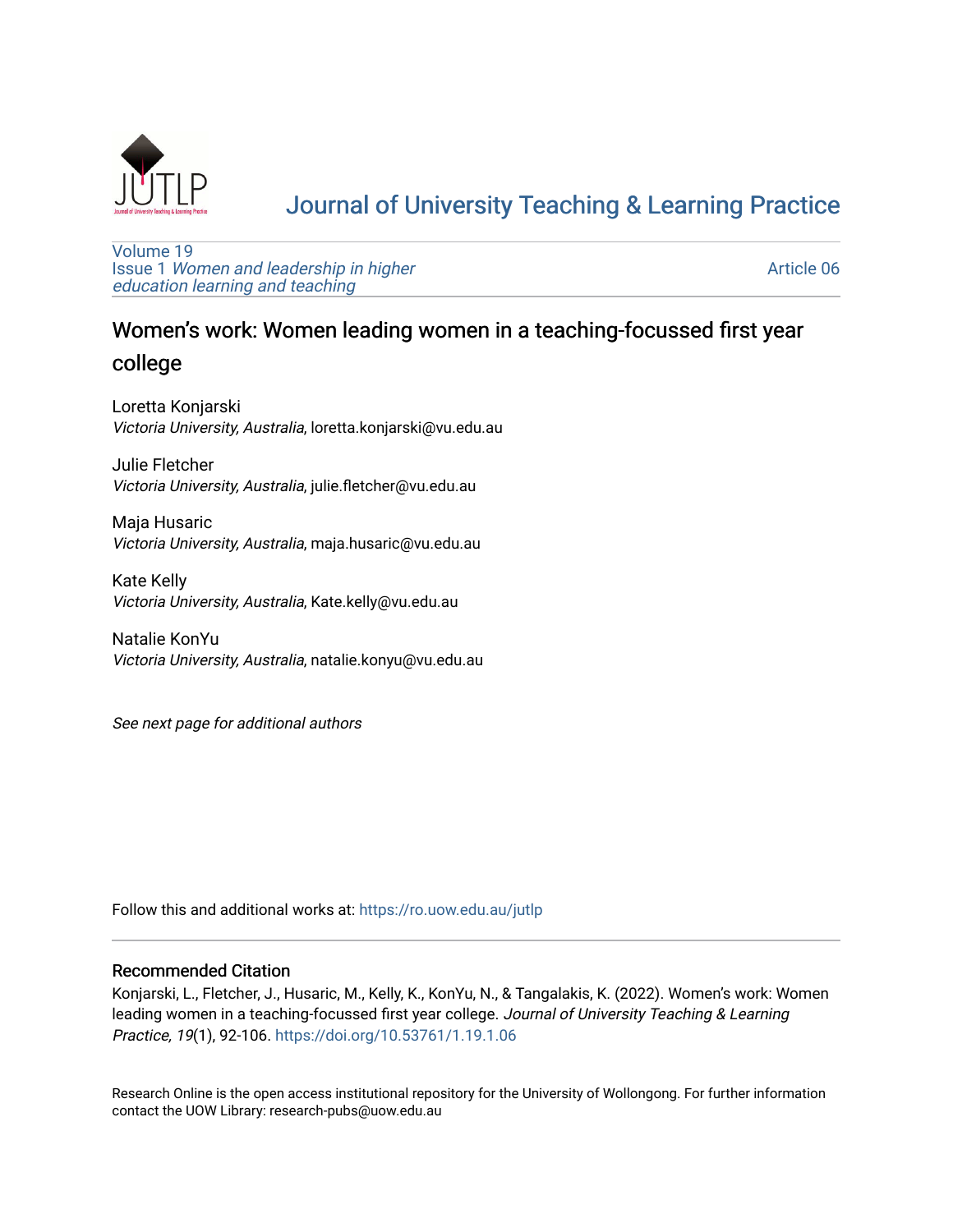# Women's work: Women leading women in a teaching-focussed first year college

## **Abstract**

In 2018, a community of practice initiative was introduced to enhance the career opportunities for the 53 women academics in the First Year College (FYC) at Victoria University. The FYC is a teaching-oriented college and thus the traditional career advancement through research is largely not applicable to women in the college – many of whom are teaching-focussed academics. The Women in First Year (WiFY) executive developed and implemented workshops with the aim of aiding women on their career trajectory and in getting more women to senior levels and into leadership positions. In this article we will argue that the WiFY initiative has resulted in greater career achievements for women in the FYC. Using data collected from semi-structured interviews as well as relevant research and FYC statistics on career progression, we will argue that WiFY has had a positive effect on the career trajectory of women in the FYC who have participated in their workshops.

# Practitioner Notes

- 1. Addresses the need for a women's led community of practice to support women's career trajectory in academia
- 2. Highlights the benefits of such an initiative for women in a first year, teaching-focussed college
- 3. Demonstrates that there are clear pathways within teaching and learning colleges for female teaching-focussed academics
- 4. Builds upon the wealth of scholarship that exists within the international community regarding a paucity of women in senior positions in academia
- 5. Utilises an inter-disciplinary, mixed-methods thematic analysis approach to interpreting data based on interviews provided by female academics.

# Keywords

women, leadership, professional development, teaching and learning.

# Authors

Loretta Konjarski, Julie Fletcher, Maja Husaric, Kate Kelly, Natalie KonYu, and Kathy Tangalakis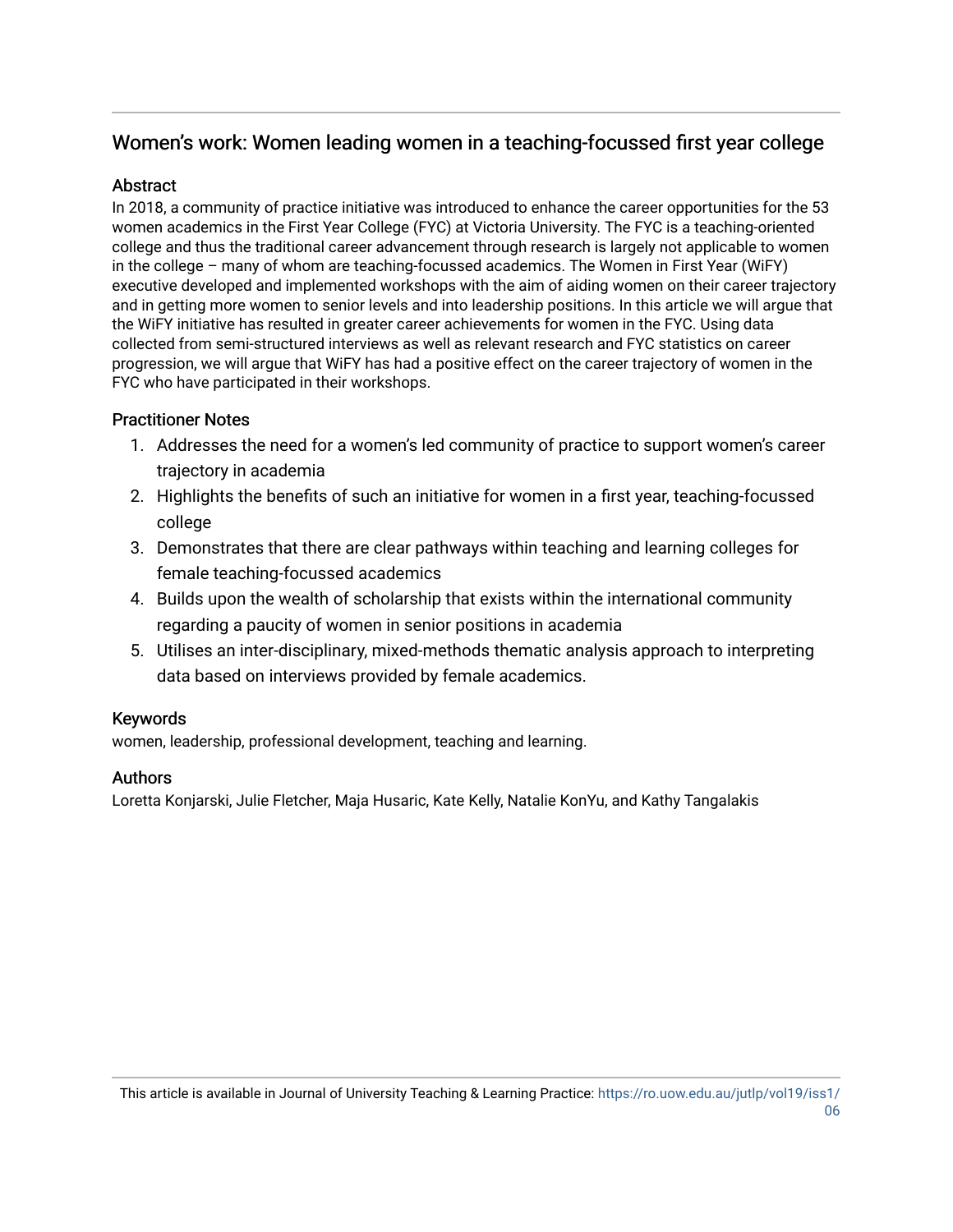#### **Introduction**

This paper will highlight the Women in First Year (WiFY) initiative that was developed to support women in the multi-disciplinary First Year College (FYC) at Victoria University (VU), Melbourne Australia, with a specific focus on teaching and learning. The WiFY initiative emerged from discussions amongst women in the FYC leadership group, to support and empower women academics within the College. Women's networks have been found to lead to a growth in selfconfidence and in the pursuit of higher positions (McCarthy, 2004). Meetings can provide a safe haven where personal connections can be created through the sharing of experiences (Colemon, 2010) and professionally, the sharing of networks offers personal connection and the opportunity for growth and collaboration (Pennamon, 2019). In addition, building a professional community can enhance productivity and result in the production of more meaningful work. When these communities are multidisciplinary, as occurs in the FYC, the opportunity to enrich one's professional practice broadens(Nester, 2016). By supporting women wanting to apply for promotion and research fellowships, and facilitating inter- and multi-disciplinary research, WiFY is fostering a collegial and supportive environment to improve the research and teaching nexus and in turn contribute richly to the University and the success of the women in the College. Importantly, the WiFY initiative has maintained a focus on supporting women academics to seek out leadership opportunities - actively negating the 'leaky pipeline' prevalent in higher education institutions in Australia. This leaky pipeline, a term coined in 1999, describes the way in which women in academia do not ascend to positions of leadership in the same way as their male peers do (Wurster, 2017). As Parker et al. (2018, p.5) write, 'the increase in female participation in higher education has not changed women's academic representation at senior levels in universities in Australia, which is similar to that in other Western countries'. Through sessions tailored for women academics on themes such as promotion, research, mentoring and networking, WiFY aims to stem the leaky pipeline within the FYC.

#### **Formation of Women in First Year**

The formation of WiFY occurred at the end of the inaugural year of the FYC. The development of a dedicated, multi-disciplinary, teaching-focused College grew out of a long-standing commitment within the University to improve the first-year experience, transition and retention. During the creation of the FYC, applications to join the College were invited from permanent and casual staff within the discipline-based colleges across the university, for new teaching only and teaching and research positions, focussed upon a commitment to student success in first year, teaching innovation, and teaching excellence. As the College was newly created, and had drawn staff from all disciplines, as well as those new to the university, many of the academics appointed to the FYC had not previously worked together. This provided a unique opportunity for the formation and establishment of new networks, groups and communities of practice within the College. Within the FYC there are approximately 100 permanent academics. Currently there are 43 female academics and of those, 29 are in teaching-focussed positions and mostly early in their academic career, while the remaining 14 are in teaching and research positions and mostly mid-career.

WiFY emerged late in 2018, developing organically out of conversations that were being had in the College, and becoming more formalised as women who had previously demonstrated their ability to lead groups of women academics were invited to join the WiFY Executive. Since its inception, the WiFY Executive have developed and hosted numerous events and workshops that are open to all individuals who identified as women or non-binary in the FYC. Individuals are informed of these events at regular College meetings and via a specific email list that includes all women academics in the College. These events have ranged from social lunches that aimed to build community and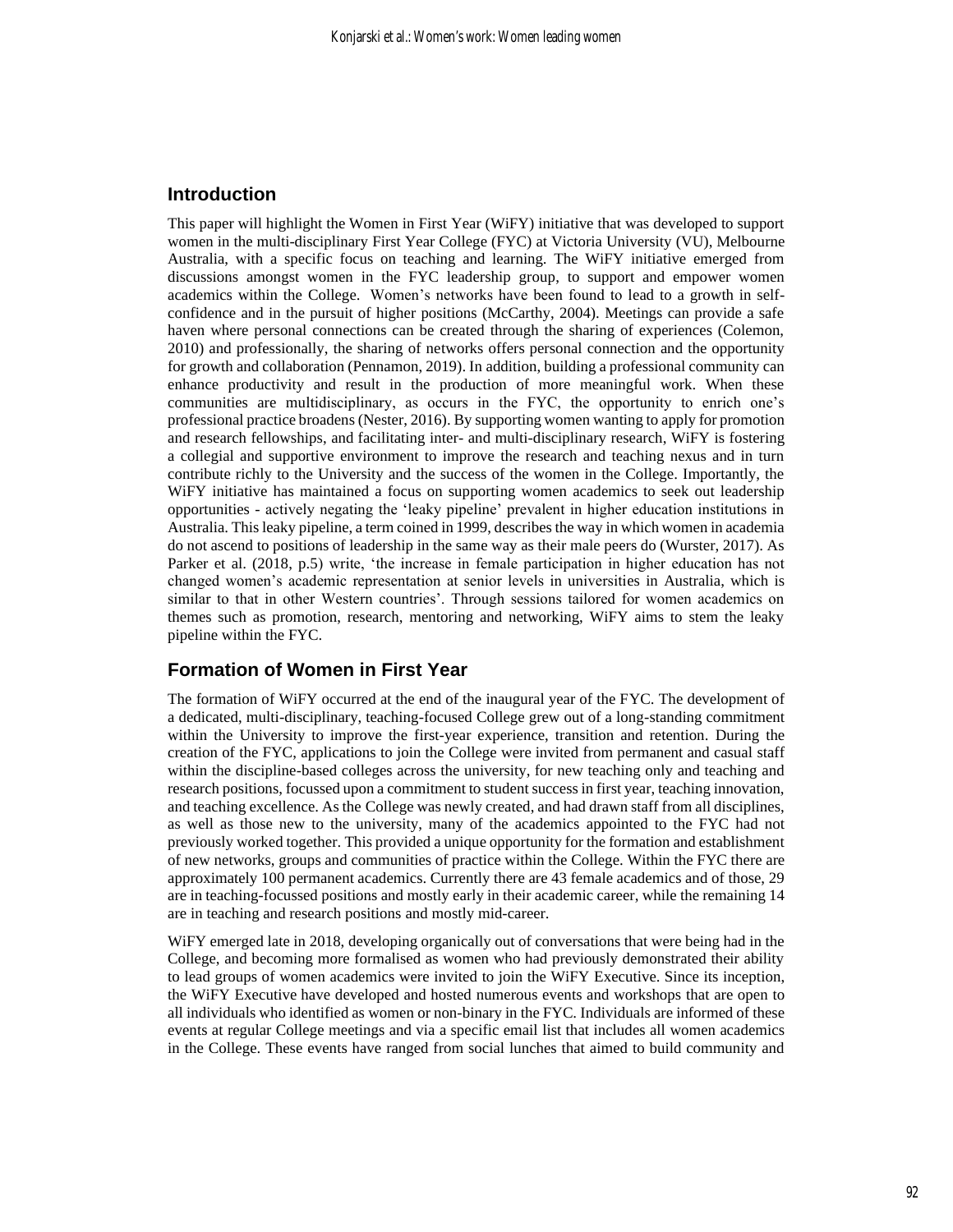discuss the unique goals and barriers faced by women in a teaching-focussed College, to more formal professional development workshops that have focussed on leadership, enhancing the capacity of staff and assisting with research and career progression. The more formalised events are hosted during mid-semester breaks and non-teaching periods to be accessible to most staff. Attendance on average is between 20-50% of women in the College, with specific workshops (such as those related to research fellowships) having lower numbers, while broader social or planning events returning higher attendance rates. Currently the WiFY Executive hosts events approximately 6-8 times a year with plans to increase this in the coming years (particularly with the return to campus following the COVID-19 pandemic). Alongside formal events and workshops the WiFY Executive have encouraged a sense of supportive community where informal conversations, mentorships and collaborations have been fostered.

By developing workshops and events aimed at women academics, the WiFY Executive has created a programme of events designed to help teaching-focussed women academics to advance in their career aspirations. In this way WiFY aims to stem the leaky academic pipeline and mitigate the factors that women usually face in ascending the academic ladder. It is also important to note that the WiFY Executive comprises teaching and research academics at all levels of their careers. Within the WiFY Executive, the women receive mentoring from more senior academics and model leadership to other women in the College. Critically, the leadership roles held by women in the WiFY Executive range from structured and formal roles within the FYC (such as Head of Scholarship & Professional Learning and Head of Community Engagement) and other roles within the University, including Research Discipline Leaders to members of the various Ethics Committees.

## **WiFY as a community of practice**

In many ways, WiFY has emerged and functions as a "bottom up", non-hierarchical community of practice (CoP) for supportive professional development for women within the College. The term "community of practice" has become widely used within academic settings. First outlined in Lave and Wenger's 1991 study of apprenticeships, the concept explores the way the apprentice's acquisition of knowledge, skills and identity does not result simply from the master-apprentice dyad, but rather arises within complex and extended networks of knowledge-sharing and co-creation, within a wider community of practitioners in the field (Lave and Wenger, 1991; Wenger, 1998; Wenger-Trayner and Wenger-Trayner, 2015). Aligned with social constructivist approaches to learning, the concept of CoP acknowledges the complex, social, networked and interconnected ways in which learning and professional practice and development occur. Bickle et al (2021) suggest that benefits for CoP members are enhanced when group formation is democratised, non-hierarchical and bottom up, rather than created by management (Bickle et al., 2021, p.138). Similarly, they argue that CoP are more effective when participation is intrinsically motivated by the desire to share and co-create knowledge, rather than extrinsically motivated by external academic goals of personal advancement and publication (Bickle et al., 2021, p.138). Since its inception, WiFY has been underpinned by a commitment to creating a non-hierarchical community of practice, fostering a space for FYC women to share knowledge, insights, and experiences, and discover that they are not alone in the difficulties they face as women in academia.

## **Barriers and challenges for women academics in teaching-focussed settings**

A key focus of WiFY has been the notion of women leading and empowering women so that they are more equipped to challenge the systemic barriers present in academia. Issues that have traditionally faced women academics range from sexism, stereotypes, unconscious bias, and work-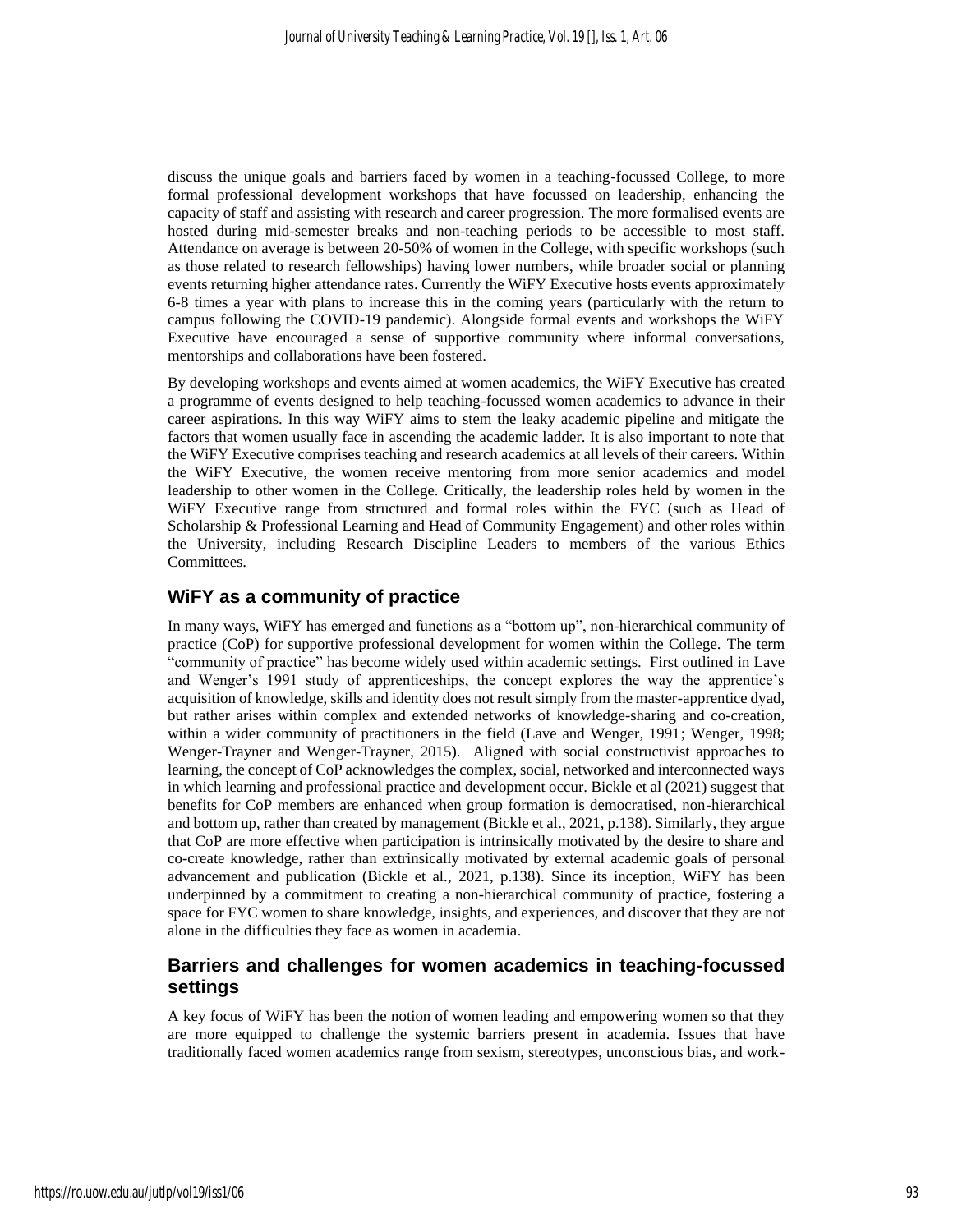family responsibilities (Parker et al., 2018). In her exploration of the obstacles for women academics, Savigny (2014) uses the term 'cultural sexism; the significant, invisible, normalising barrier to women's progression within the academy' (p. 795). Another salient issue and one worth mentioning is that women in a teaching-focussed College face a specific set of difficulties. Research consistently demonstrates that within the higher education sector, teaching performance has not been accorded the same status as research performance (Probert, 2012; Probert, 2014; Whitton, Parr and Choate, 2014). At the same time, women academics have tended to be clustered in the lower, teaching-heavy ranks of academic career structures (MacKinlay, 2016; McKenzie, 2017; Lipton and MacKinlay, 2017; Parker, 2018). Given the over-representation of women at lower academic levels and in positions that also tend to take up a disproportionate level of teaching, how teaching within university contexts is experienced becomes critical for feminism and gender equity. The teaching of lower year level, and commencing students in particular, has been associated with care work, the supportive and nurturing "women's work" of the academy (McLeod, 2017). In recent years, this situation has been potentially exacerbated by the emergence of teaching-focussed academic positions. Of particular concern is that structural and cultural disadvantages already facing women academics will be intensified as they intersect with the structural and cultural disadvantages associated with the devaluing of the care work of teaching. In the context of a dedicated teachingcentred College, with most women academics employed in teaching-focussed positions, in conditions wherein 'the care work of teaching [is] both romanticised and devalued – materially and symbolically: women care, men lead' (McLeod, 2017, p.46), there is clear value for a women-led initiative to support and empower women teaching academics in career progression and leadership. This case study project has considered the question of whether, and how, a women-led Executive group can support teaching-focussed women academics to overcome the potential barriers, challenges and disadvantages they face in the context of neoliberal higher education.

#### **Teaching focussed positions: an international trend**

Recent decades have seen the emergence of teaching-focussed or teaching-only positions across the entire higher education sector in Australia, as well as internationally (Whitton, 2014; Probert, 2013; Probert, 2014; Probert and Sachs, 2015). Probert (2013) links the rise of teaching-focussed or teaching-intensive academic positions in Australia with a wider international trend associated with mass participation, technological innovation, increasing competition and financial pressure on universities. Associated with the impact of neoliberalism, widening participation, and technological change, this development has seen the "unbundling" or splitting of elements of academic work into distinct and more specialist roles, including academic skills support, content and curriculum design, technological development (Probert 2014). In a development described as "more opportunistic than strategic", these changes, Probert writes, have been motivated by "quite different and contradictory reasons", ranging from the "explicit desire to raise the status of teaching and develop teachingfocussed career paths" to "the desire to improve institutional research rankings by transferring research-inactive staff to a teaching-focussed classification" (Probert, 2013, p.2).

In an Australian Government Office of Learning and Teaching report, Probert outlines the historical context of this development, arguing that the "traditional" privileging of research over teaching is in fact quite recent for many of Australia's newer universities. In Australia, the Dawkins reforms of the late 1980s ushered in a period of widening participation in university attendance. Former Colleges of Advanced Education and Institutes of Technology were incorporated into the newly unified higher education system, ending the previous two-tiered system, and almost doubling the number of Australian universities (Probert, 2013; Probert, 2014). In this context, the new universities were required to demonstrate, and defend, their university status by undertaking research, increase the research qualifications and output of their staff, and compete for research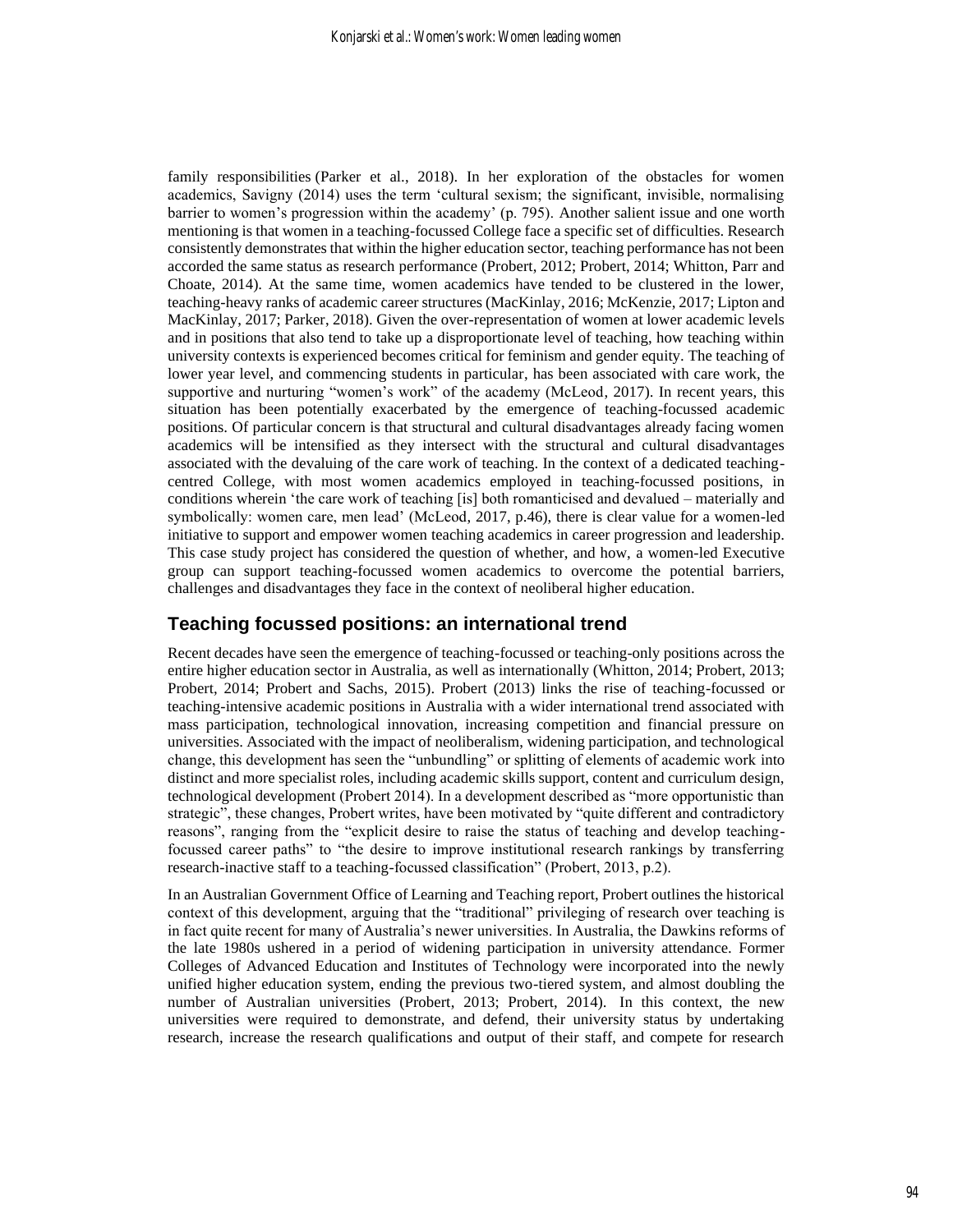funding. University status, performance and competitiveness, and the status and performance of individual academics, became tied to research achievement (Probert, 2014).

Against this historical background, teaching-focussed roles are potentially associated with a failure to achieve full researcher, thus full academic, status. As Probert writes "after years of research focus, many continue to doubt that you can have a good university career based on teaching, or that a teaching position will be given the same respect as a researcher. Teaching is still widely talked about as a kind of punishment for not being a competitive researcher." (2014, n.p.). The move into a teaching-focussed position can potentially be seen as a one-way street (Probert, 2013; Probert, 2014), leading to a dead-end, or second-rate career (Whitton et al., 2014). Given this, many within the sector are wary of the emergence of teaching-focussed roles leading to the creation of an academic under-class (Whitton et al., 2014; Probert, 2013; Probert, 2014; Probert and Sachs, 2015).

#### **Widening participation, student diversity, and teaching excellence**

The emergence of teaching-focussed academic roles has also been linked to the genuine desire within universities to improve the student experience, and foster effective student support, transition, retention and success. The context of widening participation in higher education has meant greater student diversity, not only in terms of social, cultural, ethnic, and linguistic diversity, but also in terms of preparedness for university study (Jehangir, 2009; Fletcher, 2014). With increased student diversity, issues of effective student integration, inclusion, engagement, retention, and transition have become increasingly important (Devlin and McKay 2011; Funston, 2014). The significant and growing literature in the First Year Experience (FYE) and equity fields has shown that so called non-traditional and equity category students can achieve at a level comparable to their peers if they are effectively supported, particularly in their first year of studies (Devlin et al., 2012; James et al., 2010; Kift, 2009; Funston, 2014; Gale, 2009). This work has highlighted the need for higher quality teaching, particularly at the first-year level. Raising the status of teaching means also raising the status of the "care work" of supporting diverse students. In this work, critical and feminist pedagogies can be employed to contest normative structures, to include, motivate and engage diverse students, and thus support higher education's aims of equity and inclusion (Fletcher, 2014; Gale, 2009; Gee, 1995; Giroux, 2011; Hook, 2019; Jehangir, 2009; Kift, 2009; Leach, 2013; Leathwood, 2003; McInnes, 2003; Twaites and Pressland, 2017). In these contexts, the 'unbundling' of academic work can be seen as an increasingly specialised and professionalised approach to university teaching, as evidenced by the growth in tertiary teaching qualifications and the emergence of the teaching-focussed career path (Probert, 2014).

## **Teaching-focussed roles in first year: specialisation, professionalisation or marginalisation?**

In some higher education settings, such as VU's FYC, teaching-focussed positions have been introduced as part of wider strategies to improve the student experience, transition to university, and improve student retention, particularly in relation to first year. Probert (2012; 2014) has found that in settings where teaching excellence is recognised and rewarded, both staff and students can benefit. Probert argues that effective university leadership is vital to prevent teaching-focussed academic roles from becoming disadvantaged and marginalised. She writes "teaching-focussed appointments can raise the status of teaching or continue its marginalisation. What happens next will depend on the strategy and values of senior management, and the extent to which these are reflected in the things that deans and heads of department do and say" (2014, n.p.).

At VU, the establishment of the FYC has been significantly underpinned by the aim of raising the status of teaching and improving student experience. The formation of the FYC saw large numbers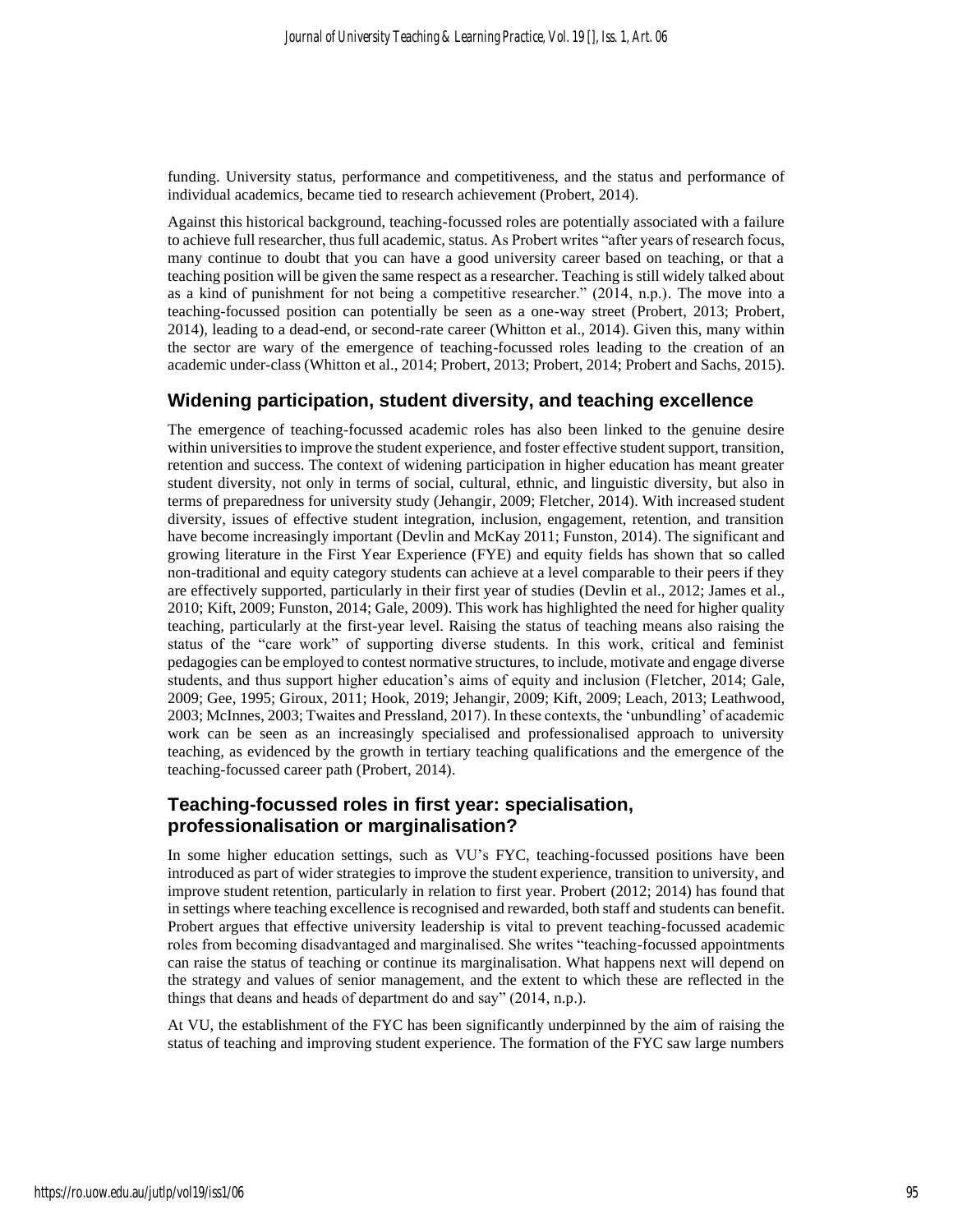of women employed in entry level (level A or B) Academic Teaching Scholar (ATS) positions, and much smaller numbers of Level B and C women employed in Academic Teaching and Research (ATR) positions. Initially there was also a significant imbalance of male academics in senior and leadership positions. In this context, teaching heavy workloads, large numbers of early career female academics, and the tendency for women to take up or become responsible for the "academic housework" of the College, meant that there was considerable potential for marginalisation and disadvantage. On the plus side, a supportive Dean, and a 'flat" and 'dispersed' College leadership structure has served to foster collegiality, collaboration, and the development of a democratic ethos. At the same time, a College-wide orientation to innovation and excellence in teaching and learning has supported teaching, and provided structures for promotion and career recognition based on teaching innovation and excellence. These elements have created a situation where it has been possible to invert the traditional research-teaching hierarchy and re-centre, rather than marginalise, teaching excellence in career progression and leadership. The formation of WiFY has sought to bring women to the centre of this work, and by utilising a feminist, bottom-up approach, drive change within the College, through empowering and supporting teaching-focussed women staff in supercharging their academic achievements and progression. This study investigates the impact and outcomes of this work.

#### **Methods**

This study utilises a mixed-methods approach which is indicative of the interdisciplinary nature of the academics who make up the WiFY Executive. The research methodology is an inductive, critical realist approach to thematic analysis - particular in the data collected from interviews. Thematic analysis has emerged as one of the most valuable interdisciplinary approaches to qualitative research (Braun and Clarke, 2006, Jackson and Mazzei, 2012) and is particularly pertinent to research which uses anecdotes (in this case semi-structured interviews) to bolster theoretically based claims. As Kiger and Varpio (2020, p.846) have argued, 'thematic analysis can stand alone as an analytic method and be seen as foundational for other qualitative research methods'. In this paper we have used an inductive approach, by specifically targeting women in the FYC who we know have benefitted from WiFY's activities in the College. This is wholly supported by both the theoretical material, which describes the importance of women-focussed initiatives and their benefits for women academics, as well as by the data that WiFY has collected in regard to the career progression of women academics within the FYC. This includes more women than men being promoted to Levels B, C and D in the College, a 100% success rate for women applying for competitive Special Studies Programs (SSP) and a 50% increase in women receiving Research Fellowships from 2018 to 2019, affording them time-release to pursue research. This paper aims to understand what it was about WiFY interventions that had contributed to the women's success. In 2021, ethics approval was sought and granted to conduct a pilot investigation that began with interviews with women in the FYC who felt that WiFY had enabled their career progression. A call was put out to the FYC women staff (of which there are approximately 40, not including administration staff and WiFY Executive members) and three FYC women responded. These women were asked to be part of a pilot evaluation of the WiFY program, with the view to a larger more expansive evaluation taking place in the year ahead. Three of the WiFY Executive volunteered to be the interviewers and a set of semi-structured (or open-ended) interview questions were devised. These were:

- 1. What is your basic demographic information and position (gender identity, academic level when hired, current academic level, nature of academic contract and are you an ATS or an ATR?
- 2. How have you engaged with WiFY activities? Have you attended any WiFY events? If so, which ones and why?
- 3. Have you found this engagement to be helpful to you? In what kinds of ways?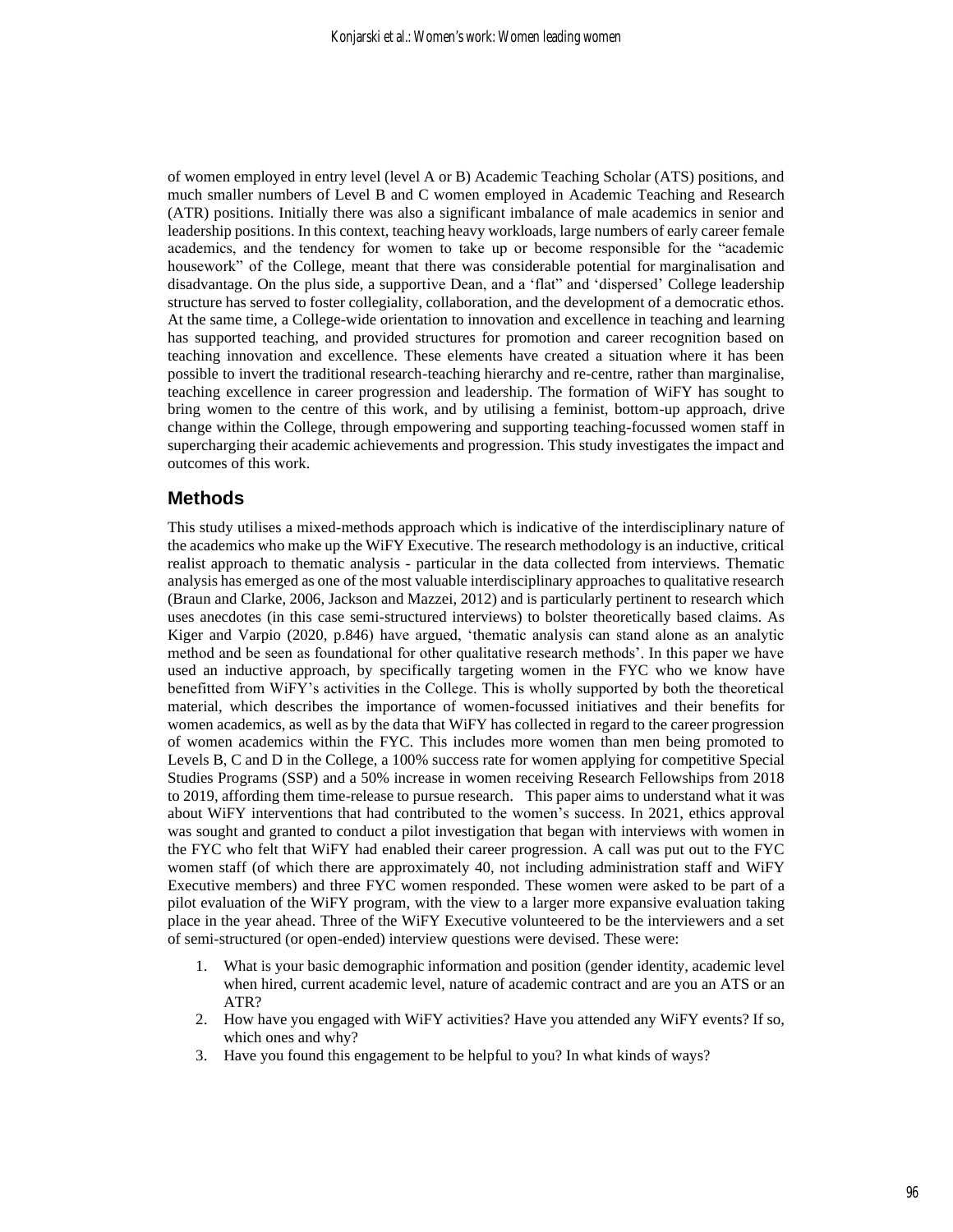- 4. Do you feel that any WiFY events have aided you in planning or achieving career objectives? Can you describe these?
- 5. What have you gained from your engagement with WiFY?
- 6. Is there anything else you would like to add?

In line with 2021 University wide COVID procedures, these interviews were held over zoom and permission was obtained to record the interviews with the provision that the material would be deidentified. The three interviewers individually transcribed their interviews and then met to analyse the themes and codes present in the data set. As well as the collected data set, we collated the success of women within the FYC within the period of 2019-2020 with respect to research fellowships, successful promotions, leadership roles, grants and awards.

A limitation of this pilot evaluation is that it has a very small sample size. Further evaluation will be conducted with a wider number of participants in the future. In acknowledging the smaller sample size, and therefore smaller opinion size, we also acknowledge the potential for confirmation bias (Kappas et al., 2020). It is also important to acknowledge that the evaluation must delve deeper through surveys and interviews for all women in the FYC to better understand the impact of WiFY, as well as reasons for non-participation.

Despite the small sample size, the interviews provide a snapshot of the potential for this program to be considered at other institutions. Even a positive small sample demonstrates the power of such a program for the advancement of leadership, promotion, camaraderie and confidence for women in academia.

## **Results**

The results of the three semi-structured interviews with invited members of the FYC WiFY group were analysed to understand their experiences and the benefits of participation in the WiFY CoP as a vehicle for empowerment and motivation, leadership up-skilling, and career progression within a teaching-focussed College. The participant interview data were categorised into themes based on the responses to the semi-structured interview questions. Four themes were identified after a thorough thematic analysis of the focus group transcripts: individual outcomes, building selfefficacy, sense of community and perceived barriers to women pursuing leadership roles and career progression. In addition, the respondents made suggestions about other WiFY interventions they would like to see in the future. This speaks to a shared ownership of WiFY by women academics in the College.

#### **Description of the themes**

#### *Theme 1 - Individual Outcomes*

The first theme identified was how WiFY supported the individual outcomes for participants. The participants were able to articulate the successes they had achieved as a result of being involved in the WiFY CoP. All three of the women interviewed had recently successfully applied for either a promotion or a SSP and clearly articulated that the WiFY program of activities had contributed to that success.

When asked how the WiFY program had assisted her, Participant 1 indicated that WiFY gave her 'the confidence that I could apply [for SSP], connecting me with a mentor within your group, that was helping with my application, giving me feedback on my application (as well as my other supervisors)'.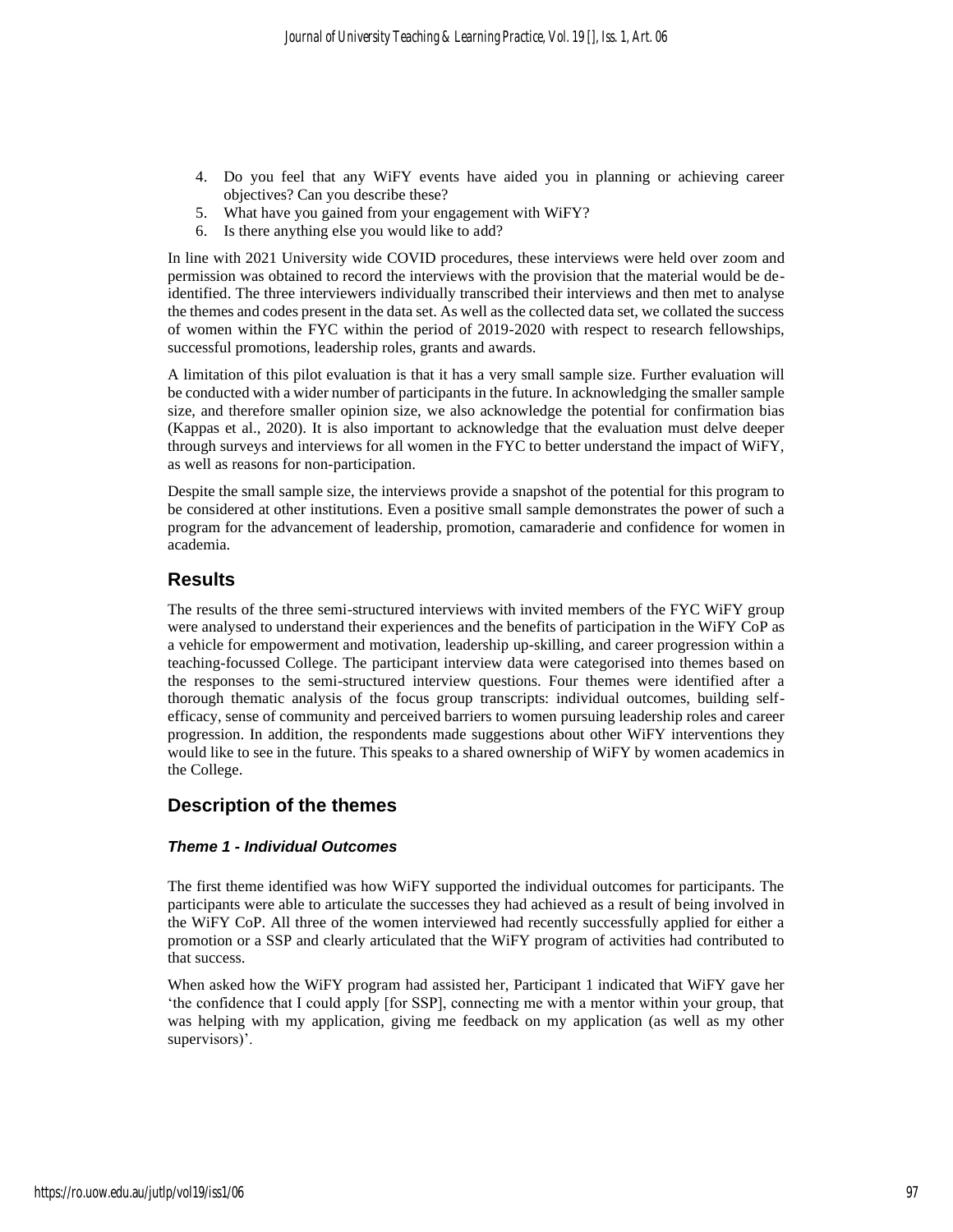#### *Theme 2 - Building self -efficacy*

The three women interviewed all identified that being a part of the program gave them greater confidence and belief in themselves, and their abilities to lead and grow as academics. Participant 2 indicated that as a result of being a part of the workshops, she came away with the message, 'Don't feel that you can't apply or it's too early for you. If you feel that you tick the boxes that you know, you can be ready to go. And it just gave me that bit of a confidence booster, I think just give it a go'. All three participants indicated that they felt more confident and better prepared to apply for such things as leadership roles, research fellowships, promotion and SSP.

#### *Theme 3 - Sense of Community*

The third theme identified through the analysis of the interview transcripts was the sense of community participants indicated that they experienced while participating in the WiFY program. Two out of the three participants interviewed used the word 'sisterhood' to explain how they felt about the WiFY program. Participant 2 stated 'I actually love the WiFY group. I think the WiFY group is a fantastic idea. I've never heard of such a thing anywhere else '. The same participant also stated that she 'love[d] that idea that there's support from women my age. Participant 3 indicated that 'the idea of helping others in a workplace is so foreign to me' and she appreciated the collegiality and support for the women in the group.

#### *Theme 4 - Perceived Barriers*

The fourth theme determined through the analysis of the interview transcripts was that of perceived barriers to women in regard to leadership opportunities within the University. The three interviewed women were all able to give examples where they felt that their gender was a barrier. Participant 1 indicated, "I already came from a research background, but it gave me a leg up [being] specifically a woman, knowing that it's a bit harder to make it up the ladder in research and science.'' While participant 2 shared her personal experience with the statement regarding her academic opportunities, 'I did find that I was knocked back more compared to my male colleagues.' The third participant indicated that,

*"I was in a meeting the other day, and I was the only female in the meeting, with a different group. I swear I mentioned a particular idea, two or three times, and was given the most briefest of responses, yet one of my male colleagues mentioned the same idea, or a similar idea, and received a lot of adulation for it…. And look I'm … I mentioned it to my husband after the meeting, I said look this is a really strange thing that happened … I just felt like I wasn't being heard, and when someone else mentioned the same idea and was totally applauded for it!".*

#### **Evidence of success**

As a result of this community of practice initiative, successes in 2019-2020 included: 6 women academics in the FYC (60% of total applicants in the FYC) applying and successfully being promoted to academic levels B & C; and 2 women academics (40% of FYC applicants) successfully promoted from C to D; 3 women academics (100% in the FYC) were successful in the competitive SSP and 35% of the research fellowships in the FYC were awarded to women academics compared to 22% in 2018. Testimonials from women academics highlighted the importance of the WiFY CoP, which was awarded a Vice-Chancellor's award for Excellence in Diversity and Inclusion in 2020.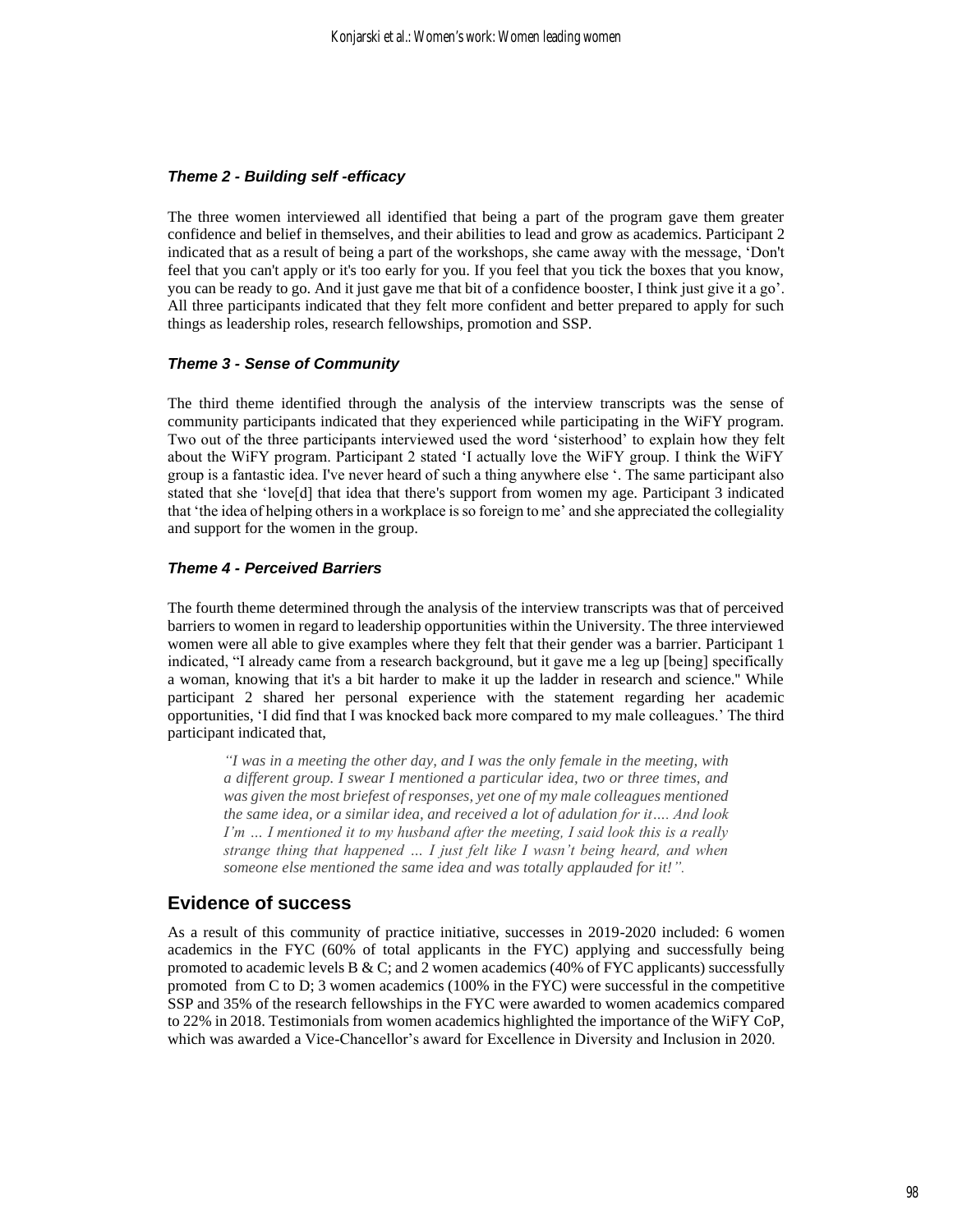Additionally, 2 women TFAs were successful in converting to TRA status; 4 women (45%) were awarded FYC-Pappas scholarships to travel to the Advancement via Individual Determination (AVID) Summer Institute Conference in Colorado, USA. In 2020, 1 woman academic was successful in receiving a scholarship to pursue a higher degree for a project advertised through the WiFY program and supervised by 2 FYC women academics. In 2019-2020, 3 women were awarded individually and in teams, 4 external grants worth \$360K. A WiFY member posted 2 posts on The Conversation with over 1 million views and an ABC radio interview on issues relating to public health and the COVID-19 pandemic. Lastly, in the most recent applications for leadership roles in the FYC, 2/3 successful applicants were women, taking the Senior Leadership to a 50/50 gender balance.

## **Discussion**

The research literature shows female academics frequently encounter sexism, stereotyping, unconscious bias, and cultures of exclusion, invisibility and marginalisation within university settings (MacKinlay, 2016; McKenzie, 2017; Lipton and MacKinlay, 2017; Parker et al., 2018; Savigny, 2014). In terms of perceived barriers to achievement and recognition within the University, the women interviewed have all experienced sexism, exclusion, marginalisation and invisibility in some form in the wider university setting. One respondent described her experience of such invisibility and marginalisation, when her suggestions went unheard and ignored in a meeting, until a male colleague made exactly the same suggestions. She contrasted this experience directly with the sense of inclusion and safety she felt within WiFY forums and argued strongly for the value of "sisterhood" and support she felt within the all-female space. The other respondents spoke of experiences of being overlooked and undervalued, "knocked back" more than male colleagues. All three expressed that engagement with WiFY activities has resulted in increased confidence and motivation, of a sense of visibility and voice - feeling able to speak and be heard - and a strong sense of inclusion, sisterhood and support.

The research literature also shows that teaching-focussed academics are at risk of marginalisation and disadvantage, and that effective leadership (Probert, 2013; Probert, 2014; Probert and Sachs, 2015) and building a sense of community and support (Whitton et al., 2014) can mitigate strongly against this possibility. In the FYC, one of the concerns of WiFY has been the potential for intersectional disadvantage for women academics in a teaching-focussed setting. The participants indicated the leadership provided by the WiFY Executive, and the strong sense of community and belonging established within WiFY has contributed significantly to their sense of wellbeing and confidence and encouraged women to seek career progression and leadership roles within the FYC and beyond. Participant 1 stated that the WiFY Executive is, 'made up of amazing women and strong women and women who push back and say, "No, we're not doing that". We're not washing the dishes anymore.' Leading by example and sharing experiences of being 'real women', with lives outside of academia, by the WiFY Executive, detailing commitments to family, self and work, help to normalise some of the feelings exhibited by women in academia. Drame et al. (2012) indicated that women will sometimes redefine their definition of success based on where they are in their stage of life. Hearing stories of real-life situations can normalise how women are feeling as they juggle work and home commitments. The WiFY Executive have been able to create an environment where the women in the College are able to find, 'a sense of community, culture, collaboration … that is specifically women … with a common goal of supporting each other in terms of career' as stated by one of the interviewed participants.

The idea that women leading women in academia can empower, encourage, support and guide other women to greater self-efficacy through networking, workshopping and mentoring is powerful. The results of the interviews coupled with the recent successes of women within the College indicate the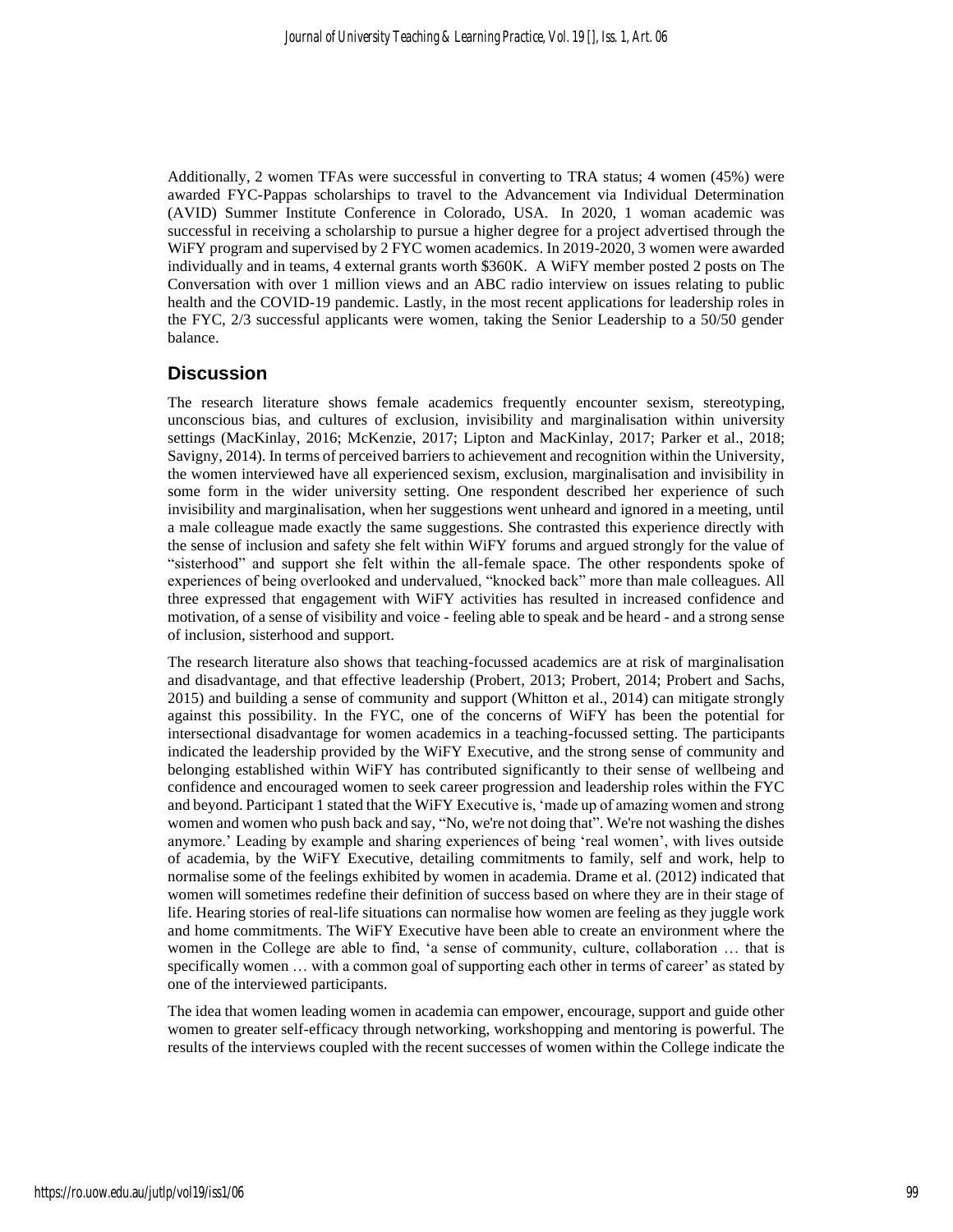success the WiFY initiative. Drame et al. (2012) indicated personal liberation and professional transformation occurred as women in a women's only writing and research group came together over time. Thematic analysis of the interview transcripts indicates that the women in this study found that attending the women-led WiFY events has empowered them to leverage their teaching successes and innovations, and pursue teaching awards, leadership opportunities, and career progression despite being in teaching-focussed roles. Words such as: "opportunities, networking, support, valuable, sisterhood" were used by participants as they detailed how the WiFY initiative has helped them to pursue leadership, promotion and career progressions within a teaching role.

In our semi-structured interviews, each participant credited WiFY for significant career progression. All three respondents mentioned the WiFY workshop on 'preparing for promotion' as being pivotal for their career progression and leading to their eventual success in applying for promotion. One respondent who attended the WiFY workshop on promotion commented:

*'I found it really helpful to have the WiFY there because when I went for my promotion in July from level B to level C, I did ask (name omitted) for a testimonial and she was amazing (and) I asked (name omitted) to have a look at my promotion [application] and she was amazing as well.'* 

In this comment we can see that the WiFY Executive were also individually responsible for assisting an FYC woman with her application for promotion. Another respondent commented,

*'the WiFY workshop that aided me greatly was the one on promotion which was in June . . . I've now got level C. The support was amazing, as was getting people to grant me testimonials.'* 

She added that 'it was soon after that meeting that I attended. I think it just put it into perspective for me to just go for it.' The third respondent made similar comments, stating that a direct outcome of the WiFY promotion workshop

*'was when I applied for a promotion from Level A to Level B. I was just saying that it worked, I got it the year I actually applied for it.'* 

This respondent also credits the WiFY workshop on applying for SSP as aiding her successful application:

*'It was pivotal to me applying for SSP, because without that I could not have, I don't think, completed my PhD. I applied for it, I was successful in receiving it, and as a result spent six months at the Cancer Council finishing my PhD. It was a really a fantastic outcome for me.*

We know from the research that as women continue to move up the academic ladder, towards Levels C, D and E, they are given more opportunity to engage with leadership formally and informally. In our own FYC, when academics are promoted to Level C they are asked to become line managers for small groups of staff. This is a level of leadership that is only attainable through academic promotion. Other leadership roles through VU and other Australian universities are similarly hierarchised making academic promotion vital for any woman with leadership ambitions.

The WiFY initiative was designed to be a safe place where women in a teaching-focussed College could meet both formally (workshops) and informally (lunches, networking) to create a CoP and a place where everyone could be heard and seen. The women-led initiative has developed to include promotion, work-life balance and research workshops, networking opportunities and social events. In doing this the WiFY initiative has enabled women in the College to feel valued and empowered as they strive towards finding a balance between academia, family, and other commitments. As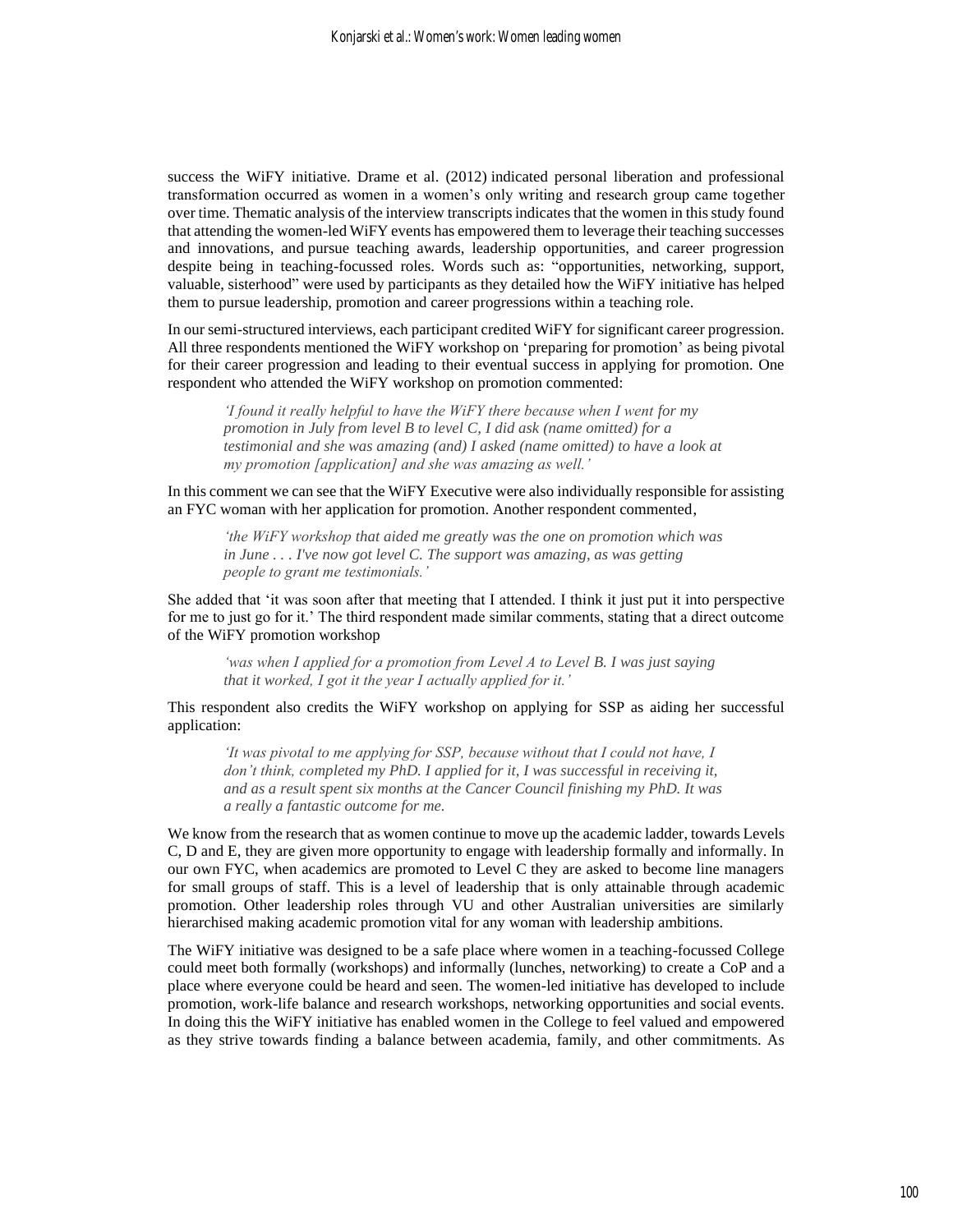Coleman (2010) notes, women-only networks create a comfortable and non-judgemental space where women can be themselves without fear of judgement. Led by the Executive, WiFY has aimed to foster self-efficacy and self-belief for the women in the College so that they can feel confident to apply for promotion, leadership roles, research fellowships, knowing they have a team behind them providing guidance, encouragement, mentoring and support.

Leadership can be demonstrated in many ways. The WiFY initiative within the FYC has worked towards creating confidence for women in the College to be heard, supported, and challenged to be their very best. By showcasing what the women in the FYC can achieve with the 'sisterhood' behind them, providing mentorship, reading applications, acknowledging their struggles, the WiFY initiative has been able to prepare women for leaping into leadership opportunities, promoting themselves and putting their best selves forward.

## **Conclusion**

Since late 2018, WiFY has served as a CoP initiative to improve collegiality for women, empower women to drive change around the status of teaching-focused careers, and enhance career and leadership opportunities for the 53 women academics in the FYC at VU. WiFY was formed to provide a space where women could support other women, to empower ownership over career progression, support teaching innovation and excellence, and foster the leveraging of this for career advancement and leadership. Professional development workshops were intentionally developed with the aim of team building, promoting confidence, providing mentorship, sharing teaching strategies, networking and collaborating on interdisciplinary research projects. Social activities were also included to encourage collegiality, belonging and friendships. The overarching aim of the group has been women leading women, to build peer support and foster a culture of advancement; to empower female teaching staff to improve their teaching practices; and leverage these innovations in teaching to drive recognition and career progression. WiFY has thus enabled the women of the FYC to develop and exercise leadership, confidence, and self-efficacy within teaching-focussed roles potentially impacted by the disadvantage and invisibility of 'women's work' in university settings.

#### **References**

- Bickle, E., Bishopp-Martin, S., Canton, U., Chin, P., Johnson, I., Kantcheva, R., Nodder, J., Rafferty, V., Sum, K., Welton, K., (2021) Emerging from the third space chrysalis: Experiences in a non-hierarchical, collaborative research community of practice, *Journal of University Teaching and Learning Practice*, 18(7), 135-158. https://doi.org/10.53761/1.18.7.09
- Braun, V., & Clarke, V. (2006). Using thematic analysis in psychology. *Qualitative research in psychology*, 3(2), 77-101. https://doi.org/10.53761/1.18.7.09
- Breeze, M., Taylor, Y. & Costa, C. (2019). Introduction: Time and Space in the Neoliberal University in M. Breeze et al. (eds.), *Time and Space in the Neoliberal University: Futures and fractures in higher education*, Palgrave Macmillan, London, UK. https://doi.org/10.1007/978-3-030-15246-8
- Colemon, M. (2010). Women-only (homophilous) networks supporting women leaders in education. *Journal of Educational Administration*, 48, 769:781. https://doi.org/10.1108/09578231011079610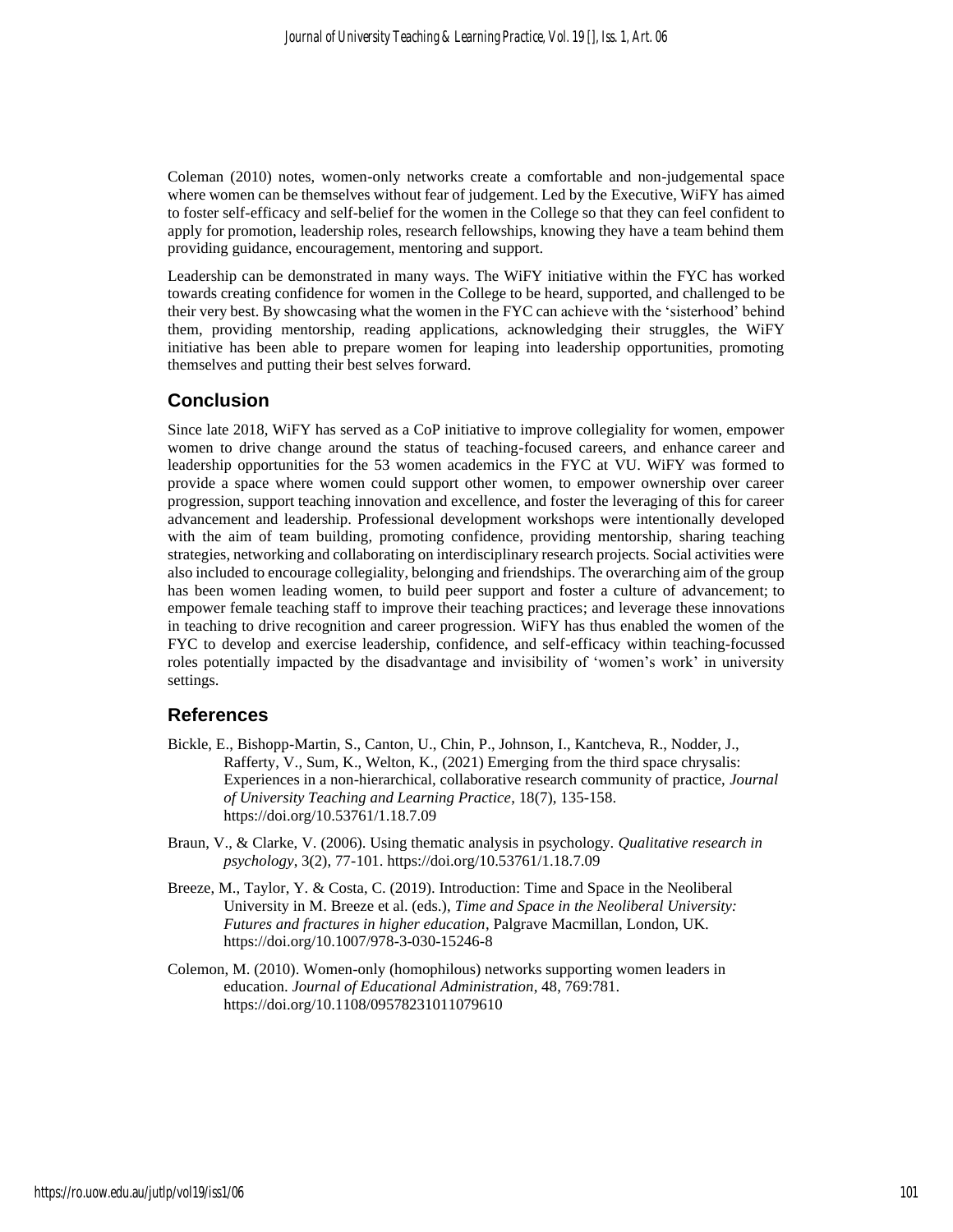- Drame, E., Mueller, J., Oxford, R., Toro, S., Wisneski, D., & Xu, Y. (2012). 'We make the road by walking': a collaborative inquiry into the experiences of women in academia. *Reflective Practice*, 13(6), 829-841. https://doi.org/10.1080/14623943.2012.732939
- Devlin, M. and McKay, J. (2011) *Inclusive teaching and support of students from low socioeconomic status backgrounds: Discussion paper.* Higher Education Research Group, Deakin University, Australia.
- Devlin, M., Kift, S., Nelson, K., Smith, L., and McKay, J. (2012) *Effective Teaching and Support of Students from low socioeconomic status backgrounds: Resources for Australian Higher Education*, Final Report. Office for Learning and Teaching, Commonwealth of Australia.
- Fletcher, J (2014). "Come as you are": Inclusive, Transitional and Multicultural Pedagogy in a First-Year Foundation Unit, in A Funston, M Gil & G Gilmore (eds*) Strong Starts, Supported Transitions and Student Success*, Cambridge Scholars Publishing, Newcastle Upon Tyne.
- Funston, A., Gil, M. & G Gilmore (eds) (2014). Strong Starts, Supported Transitions and Student Success, Cambridge Scholars Publishing, Newcastle Upon Tyne.
- Gale, T. (2009). Towards a southern theory of higher education. In J. Thomas (Ed.), Proceedings of the 12th Pacific Rim First Year in Higher Education Conference: Preparing for Tomorrow Today; The First Year Experience as Foundation', Brisbane, Australia: QUT Publications. Retrieved November 19, 2013, from [www.fyhe.com.au/past\\_papers/papers09/ppts/Trevor\\_Gale\\_paper.pdf](http://www.fyhe.com.au/past_papers/papers09/ppts/Trevor_Gale_paper.pdf)
- Gee, J. and Lankshear, C. (1995). The New Work Order: critical language awareness and 'fast capitalism' texts. *Discourse: studies in the cultural politics of education*. 16(1), 5-19. https://doi.org/10.1080/0159630950160102
- Giroux, H. (2011). *On Critical Pedagogy*, Continuum, London.
- Gonzalez, N Moll, L & Amanti, C. (2005). Funds of Knowledge: Theorizing Practices in Households, *Communities and Classroom*, Lawrence Erlbaum Associates Inc., New Jersey.
- Hook, G. (2019) Feminist Pedagogy: Fractures of Recognition in Higher Education Genine Hook, M. Breeze et al. (eds.), *Time and Space in the Neoliberal University: Futures and fractures in higher education*, Palgrave Macmillan, London, UK. https://doi.org/10.1007/978-3-030-15246-8\_3
- Jackson, A. Y., & Mazzei, L. A. (2012). *Thinking with Theory in Qualitative Research: Viewing Data Across Multiple Perspectives*. London: Routledge.
- Jehangir, R. (2009). Cultivating Voice: First-Generation Students Seek Full Academic Citizenship in Multicultural Learning Communities, *Innovative Higher Education*, 34, 33-49 https://doi.org/10.1007/s10755-008-9089-5.
- Kappes, A., Harvey, A., Lohrenz, T., Montague, P., Sharot, T. (2020, Epub 2019 Dec 16). Confirmation bias in the utilization of others' opinion strength. *Nature Neuroscience*. 23(1), 130-137. https://doi.org/10.1038/s41593-019-0549-2
- Kift, S. (2009). Articulating a transition pedagogy to scaffold and to enhance the first year student learning experience in Australian higher education: Final report for ALTC senior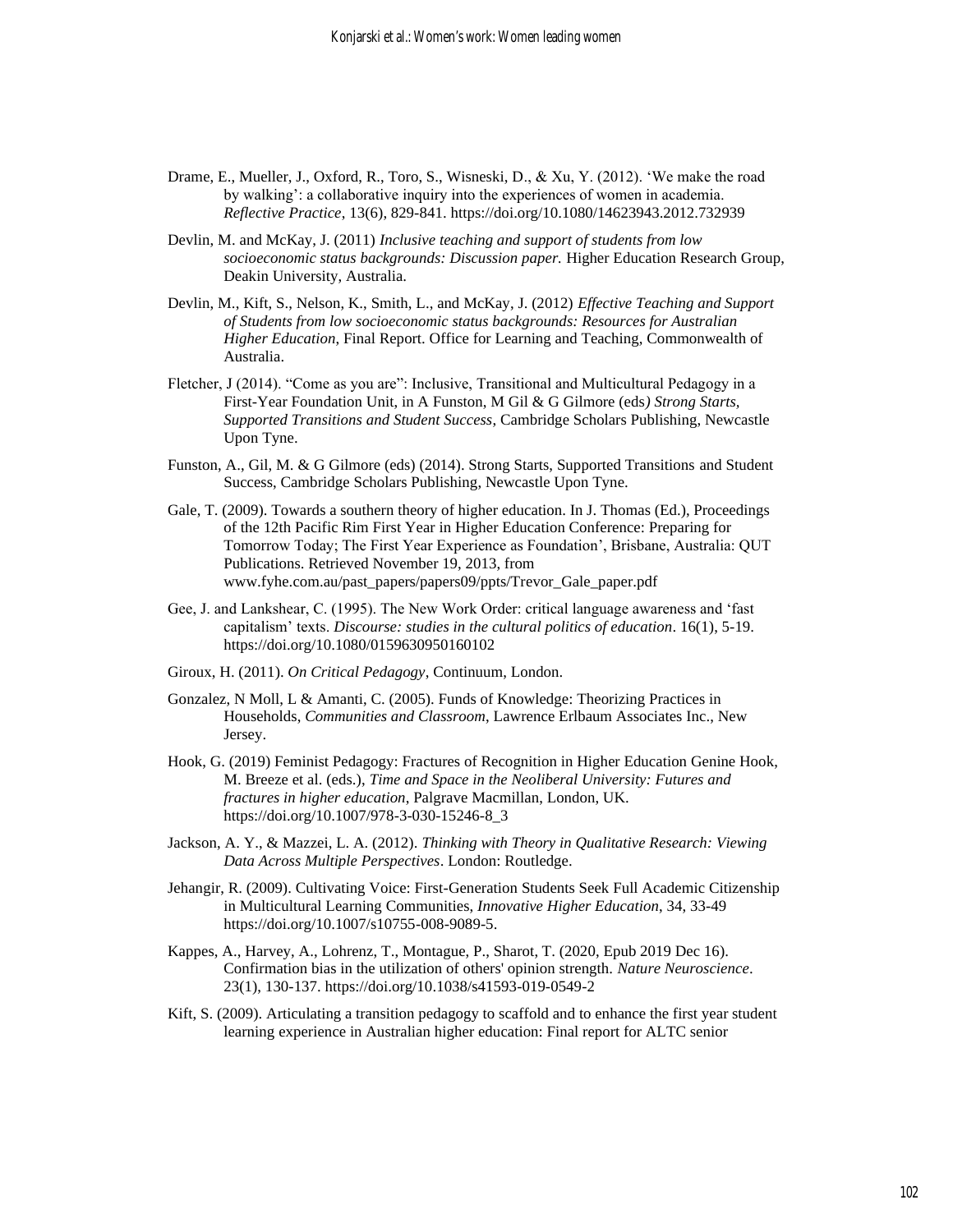fellowship program. Retrieved November14, 2012 from [www.fyhe.qut.edu.au/transitionpedagogy](http://www.fyhe.qut.edu.au/transitionpedagogy)

- Kift, S. (2015) A decade of Transition Pedagogy: A quantum leap in conceptualising the first year experience, *HERSDA Review of Higher Education,* vol.2,.51-86.
- Kiger, M. E., & Varpio, L. (2020). Thematic analysis of qualitative data: AMEE Guide No. 131. *Medical teacher*, 42(8), 846-854. https://doi.org/10.1080/0142159X.2020.1755030
- Kinnear, A., Boyce, M., Sparrow, H., Middleton, S., & Cullity, M. (2008). *Diversity: A longitudinal study of how student diversity relates to resilience and successful progression in a new generation university*. Perth, Australia: Edith Cowan University. Retrieved November 14, 2012 from [www.altc.edu.au/resource-diversity-longitudinal](http://www.altc.edu.au/resource-diversity-longitudinal-studyecu-2009)[studyecu-2009](http://www.altc.edu.au/resource-diversity-longitudinal-studyecu-2009)
- Lave, J. & Wenger, E. (1991*). Situated learning: Legitimate peripheral participation*. Cambridge University Press. https://doi.org/10.1017/CBO9780511815355
- Leach, L. (2013). Engaging ethnically diverse first year students: A practice report. The *International Journal of The First Year in Higher Education* 4(2), 117-124. https://doi.org/10.5204/intjfyhe.v4i2.177
- Leathwood, C. & O'Connell, P. (2003). "It's a struggle": the construction of the "new student" in higher education, *Journal of Education Policy*, Vol. 18(6), 597-615. https://doi.org/10.1080/0268093032000145863
- Lipton, B. (2017). Measures of Success: Cruel Optimism and the Paradox of Academic Women's Participation in Australian Higher Education. Higher Education Research and Development, 36(3), 486–497. https://doi.org/10.1080/07294360.2017.1290053
- Lipton, B., & MacKinlay, E. (2017). *We Only Talk Feminist Here: Feminist Academics, Voice and Agency in the Neoliberal University*. London: Palgrave Macmillan. https://doi.org/10.1007/978-3-319-40078-5
- MacKinlay, E. (2016). Teaching and Learning Like a Feminist. Rotterdam: Sense Publishers.
- McCarthy, H. (2004). Girlfriends in High Places How Women Networks are Changing the Workplace, Demos London.
- McInnes, C. (2003). From Marginal to Mainstream Strategies: Responding to Student Diversity in Australian Universities, *European Journal of Education*, 38(4), 387-400. https://doi.org/10.1111/j.0141-8211.2003.00156.x
- Nester, J. (2016). The importance of interprofessional practice and education in the era of accountable care. *North Carolina Medical Journal*, 77(2), 128-132. https://doi.org/10.18043/ncm.77.2.128
- Northedge, A. (2003). Rethinking Teaching in the Context of Diversity, *Teaching in Higher Education,* 8(1), 17-32. https://doi.org/10.1080/1356251032000052302
- Parker, P., Hewitt, B., Witheriff, J., Cooper, A. (2018). Frank and Fearless: Supporting Academic Career Progression for Women in an Australian Program, *Administrative Sciences* 8(1), 5. https://doi.org/10.3390/admsci8010005
- Pennamon, T. (2019). Sisters of the Academy: A Hidden Gem for Black Women in Higher Education. Retrieved November 19, 2013 from https://www.diverseeducation.com/demographics/african-